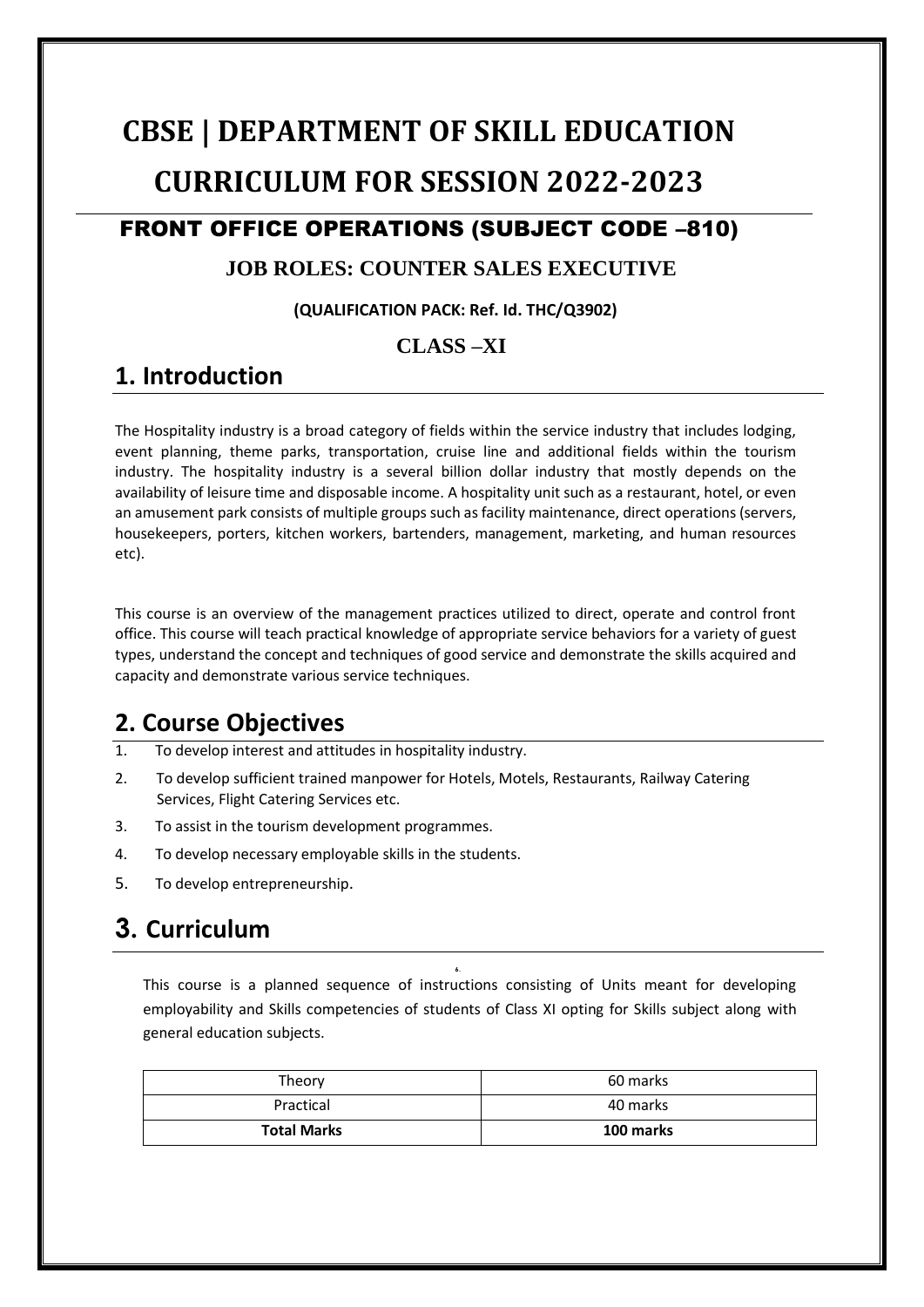# **FRONT OFFICE OPERATIONS (SUBJECT CODE - 810) CLASS XI (Session 2022-2023) Total Marks: 100 (Theory-60 + Practical-40)**

**The unit-wise distribution of Periods and marks for Class XI is as follows:**

|                       | <b>UNITS</b>                                                             | No. of Periods for Theory and<br><b>Practical</b><br>260 |                          | <b>Max. Marks for</b><br>Theory and<br><b>Practical</b><br>100 |
|-----------------------|--------------------------------------------------------------------------|----------------------------------------------------------|--------------------------|----------------------------------------------------------------|
| Part A                | <b>Employability Skills</b>                                              |                                                          |                          |                                                                |
|                       | Unit 1: Communication Skills-III                                         | 10                                                       |                          | $\mathfrak{2}$                                                 |
|                       | Unit 2: Self-management Skills-III                                       |                                                          | 10                       | $\overline{2}$                                                 |
|                       | Unit 3: Information and<br><b>Communication Technology</b><br>Skills-III |                                                          | 10                       | $\overline{2}$                                                 |
|                       | Unit 4: Entrepreneurial Skills-III                                       |                                                          | 15                       | $\sqrt{2}$                                                     |
|                       | Unit 5: Green Skills-III                                                 |                                                          | 05                       | $\overline{2}$                                                 |
|                       | <b>Total</b>                                                             | 50                                                       |                          | 10                                                             |
|                       | <b>Subject Specific Skills</b>                                           | <b>Theory</b>                                            | <b>Practical</b>         |                                                                |
| Part B                | Unit 1: Lets Recall Tourism                                              | 16                                                       | 04                       | 05                                                             |
|                       | Unit 2: Evolution and Growth of Hotels                                   | 13                                                       | $\overline{\phantom{0}}$ | 05                                                             |
|                       | <b>Unit 3: Communication Skills</b>                                      | 16                                                       | 20                       | 05                                                             |
|                       | Unit 4: Pronunciation & Body Language                                    | 13                                                       | 18                       | 05                                                             |
|                       | Unit 5: Grooming Standards                                               | 13                                                       | 06                       | 05                                                             |
|                       | Unit 6: Telephone Manners                                                | 13                                                       | 14                       | 07                                                             |
|                       | Unit 7: Guest Services in Hotels                                         | 20                                                       | 20                       | 10                                                             |
|                       | Unit 8: Role of Technology in<br>Hospitality                             | 16                                                       | 08                       | 08                                                             |
|                       | <b>Total</b>                                                             | 210                                                      |                          | 50                                                             |
|                       | <b>Practical Work</b>                                                    |                                                          |                          |                                                                |
| $\mathbf{\mathsf{C}}$ | <b>Practical Examination</b>                                             | --                                                       |                          | 15                                                             |
|                       | <b>Written Test</b>                                                      | $-$                                                      |                          | 10                                                             |
| Part                  | Viva Voce                                                                | --                                                       |                          | 05                                                             |
|                       | <b>Total</b>                                                             | $-$                                                      |                          | 30                                                             |
| <u>ា</u><br>Part      | Project Work/Field Visit/ Practical<br><b>File/Student Portfolio</b>     |                                                          |                          | 10                                                             |
|                       | <b>Total</b>                                                             |                                                          | --                       | 10                                                             |
|                       | <b>Grand Total</b>                                                       |                                                          |                          | 100                                                            |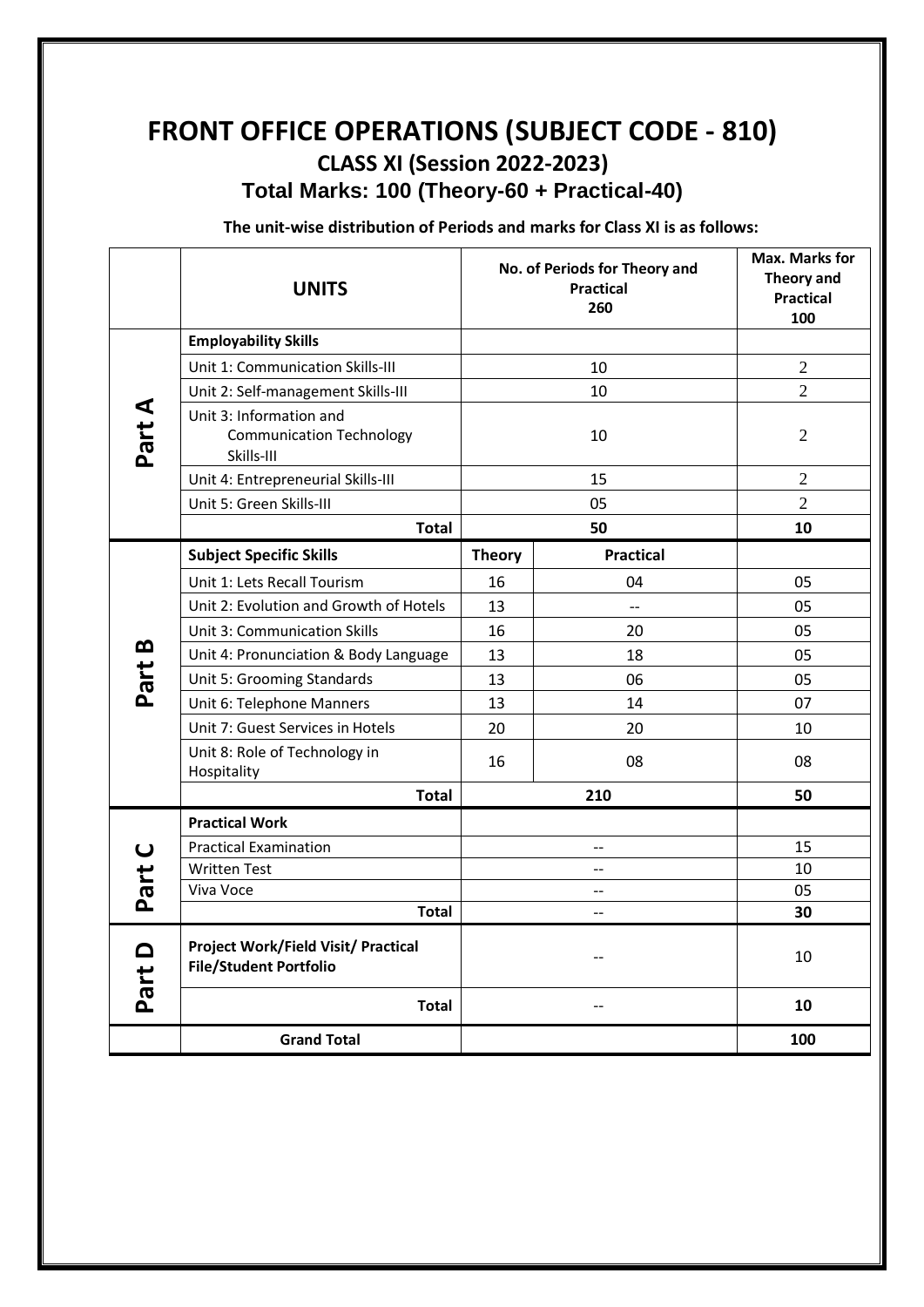# **4. CONTENTS**

### **CLASS XI (Session 2022-2023)**

#### **PART A: EMPLOYABILITY SKILLS**

|    | <b>Units</b>                                                        |
|----|---------------------------------------------------------------------|
|    | Communication Skills -III                                           |
| 2. | Self-management Skills-III                                          |
| 3. | Information and Communication Technology Skills - III               |
| 4. | Entrepreneurial Skills - III                                        |
| 5. | Green Skills - III                                                  |
|    | Detailed curriculum of Employability Skills is available separately |

### **Part B: Subject Specific Skills**

**Unit–1:** Lets Recall Tourism **Unit–2:** Evolution and Growth of Hotels **Unit–3:** Communication Skills **Unit–4:** Pronunciation & Body Language **Unit–5:** Grooming Standards **Unit–6:** Telephone Manners **Unit–7:** Guest Services in Hotels

**Unit–8:** Role of Technology in Hospitality

# **5. TEACHING ACTIVITIES**

The teaching and training activities have to be conducted in classroom, laboratory/ workshops and field visits. Students should be taken to field visits for interaction with experts and to expose them to the various tools, equipment, materials, procedures and operations in the workplace. Special emphasis should be laid on the occupational safety, health and hygiene during the training and field visits.

#### **CLASSROOM ACTIVITIES**

Classroom activities are an integral part of this course and interactive lecture sessions, followed by discussions should be conducted by trained teachers. Teachers should make effective use of a variety of instructional or teaching aids, such as audio-video materials, colour slides, charts, diagrams, models, exhibits, hand-outs, online teaching materials, etc. to transmit knowledge and impart training to the students.

#### **PRACTICAL WORK IN LABORATORY/WORKSHOP**

Practical work may include but not limited to hands-on-training, simulated training, role play, case based studies, exercises, etc. Equipment and supplies should be provided to enhance hands-on learning experience of students. Only trained personnel should teach specialized techniques. A training plan that reflects tools, equipment, materials, skills and activities to be performed by the students should be submitted by the teacher to the Head of the Institution.